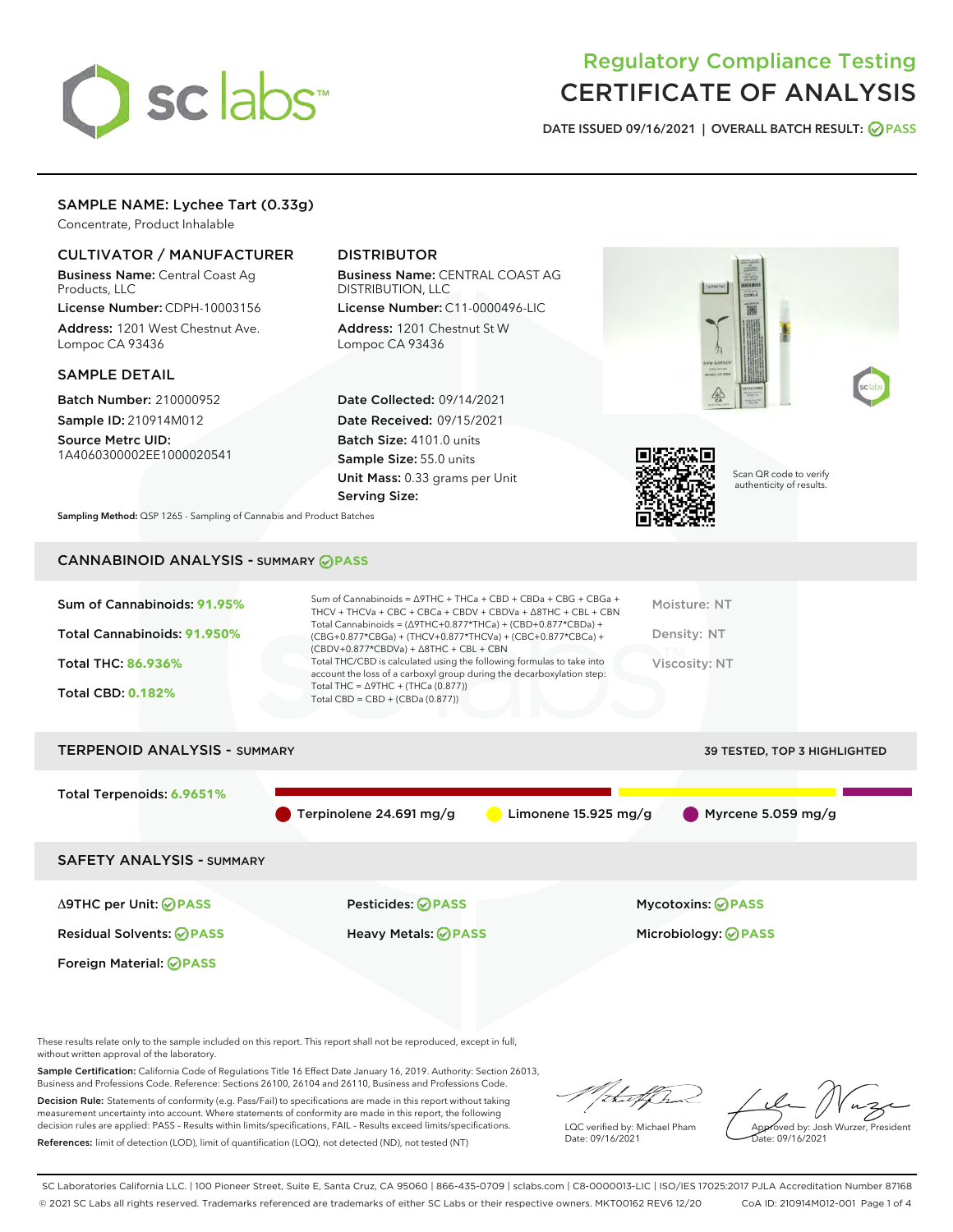



LYCHEE TART (0.33G) | DATE ISSUED 09/16/2021 | OVERALL BATCH RESULT: **○** PASS

## CANNABINOID TEST RESULTS - 09/16/2021 2 PASS

Tested by high-performance liquid chromatography with diode-array detection (HPLC-DAD). **Method:** QSP 1157 - Analysis of Cannabinoids by HPLC-DAD

#### TOTAL CANNABINOIDS: **91.950%**

Total Cannabinoids (Total THC) + (Total CBD) + (Total CBG) + (Total THCV) + (Total CBC) + (Total CBDV) + ∆8THC + CBL + CBN

TOTAL THC: **86.936%** Total THC (∆9THC+0.877\*THCa)

TOTAL CBD: **0.182%**

Total CBD (CBD+0.877\*CBDa)

TOTAL CBG: 2.852% Total CBG (CBG+0.877\*CBGa)

TOTAL THCV: 0.44% Total THCV (THCV+0.877\*THCVa)

TOTAL CBC: ND Total CBC (CBC+0.877\*CBCa)

TOTAL CBDV: ND Total CBDV (CBDV+0.877\*CBDVa)

| <b>COMPOUND</b>  | LOD/LOQ<br>(mg/g)          | <b>MEASUREMENT</b><br><b>UNCERTAINTY</b><br>(mg/g) | <b>RESULT</b><br>(mg/g) | <b>RESULT</b><br>(%) |
|------------------|----------------------------|----------------------------------------------------|-------------------------|----------------------|
| <b>A9THC</b>     | 0.06 / 0.26                | ±29.906                                            | 869.36                  | 86.936               |
| <b>CBG</b>       | 0.06/0.19                  | ±1.124                                             | 28.52                   | 2.852                |
| <b>CBN</b>       | 0.1 / 0.3                  | ±0.75                                              | 11.5                    | 1.15                 |
| <b>THCV</b>      | 0.1/0.2                    | $\pm 0.22$                                         | 4.4                     | 0.44                 |
| $\triangle$ 8THC | 0.1 / 0.4                  | ±0.31                                              | 3.9                     | 0.39                 |
| <b>CBD</b>       | 0.07/0.29                  | ±0.084                                             | 1.82                    | 0.182                |
| <b>THCa</b>      | 0.05/0.14                  | N/A                                                | <b>ND</b>               | <b>ND</b>            |
| <b>THCVa</b>     | 0.07/0.20                  | N/A                                                | <b>ND</b>               | <b>ND</b>            |
| <b>CBDa</b>      | 0.02/0.19                  | N/A                                                | <b>ND</b>               | <b>ND</b>            |
| <b>CBDV</b>      | 0.04 / 0.15                | N/A                                                | <b>ND</b>               | <b>ND</b>            |
| <b>CBDVa</b>     | 0.03/0.53                  | N/A                                                | <b>ND</b>               | <b>ND</b>            |
| <b>CBGa</b>      | 0.1/0.2                    | N/A                                                | <b>ND</b>               | <b>ND</b>            |
| <b>CBL</b>       | 0.06 / 0.24                | N/A                                                | <b>ND</b>               | <b>ND</b>            |
| <b>CBC</b>       | 0.2 / 0.5                  | N/A                                                | <b>ND</b>               | <b>ND</b>            |
| <b>CBCa</b>      | 0.07/0.28                  | N/A                                                | <b>ND</b>               | <b>ND</b>            |
|                  | <b>SUM OF CANNABINOIDS</b> |                                                    | 919.50 mg/g             | 91.95%               |

#### **UNIT MASS: 0.33 grams per Unit**

| ∆9THC per Unit                        | 1120 per-package limit     | 286.89 mg/unit<br><b>PASS</b> |  |  |
|---------------------------------------|----------------------------|-------------------------------|--|--|
| <b>Total THC per Unit</b>             |                            | 286.89 mg/unit                |  |  |
| <b>CBD per Unit</b>                   |                            | $0.60$ mg/unit                |  |  |
| <b>Total CBD per Unit</b>             |                            | $0.60$ mg/unit                |  |  |
| Sum of Cannabinoids<br>per Unit       |                            | 303.44 mg/unit                |  |  |
| <b>Total Cannabinoids</b><br>per Unit |                            | 303.50 mg/unit                |  |  |
| <b>MOISTURE TEST RESULT</b>           | <b>DENSITY TEST RESULT</b> | <b>VISCOSITY TEST RESULT</b>  |  |  |

Not Tested

Not Tested

Not Tested

#### TERPENOID TEST RESULTS - 09/16/2021

Terpene analysis utilizing gas chromatography-flame ionization detection (GC-FID). **Method:** QSP 1192 - Analysis of Terpenoids by GC-FID

| <b>COMPOUND</b>         | LOD/LOQ<br>(mg/g) | <b>MEASUREMENT</b><br><b>UNCERTAINTY</b><br>(mg/g) | <b>RESULT</b><br>(mg/g)                          | <b>RESULT</b><br>(%) |
|-------------------------|-------------------|----------------------------------------------------|--------------------------------------------------|----------------------|
| Terpinolene             | 0.008 / 0.026     | ±0.5062                                            | 24.691                                           | 2.4691               |
| Limonene                | 0.005 / 0.016     | ±0.2277                                            | 15.925                                           | 1.5925               |
| <b>Myrcene</b>          | 0.008 / 0.025     | ±0.0653                                            | 5.059                                            | 0.5059               |
| Ocimene                 | 0.011 / 0.038     | ±0.1376                                            | 4.286                                            | 0.4286               |
| $\beta$ Pinene          | 0.004 / 0.014     | ±0.0481                                            | 4.181                                            | 0.4181               |
| $\alpha$ Pinene         | 0.005 / 0.017     | ±0.0358                                            | 4.158                                            | 0.4158               |
| $\beta$ Caryophyllene   | 0.004 / 0.012     | ±0.1425                                            | 4.002                                            | 0.4002               |
| Linalool                | 0.009 / 0.032     | ±0.0396                                            | 1.043                                            | 0.1043               |
| $\alpha$ Humulene       | 0.009 / 0.029     | ±0.0298                                            | 0.929                                            | 0.0929               |
| <b>Terpineol</b>        | 0.016 / 0.055     | ±0.0515                                            | 0.839                                            | 0.0839               |
| $\alpha$ Phellandrene   | 0.006 / 0.020     | ±0.0108                                            | 0.793                                            | 0.0793               |
| 3 Carene                | 0.005 / 0.018     | ±0.0097                                            | 0.685                                            | 0.0685               |
| $\alpha$ Terpinene      | 0.005 / 0.017     | ±0.0101                                            | 0.677                                            | 0.0677               |
| Fenchol                 | 0.010 / 0.034     | ±0.0240                                            | 0.621                                            | 0.0621               |
| $\gamma$ Terpinene      | 0.006 / 0.018     | ±0.0088                                            | 0.507                                            | 0.0507               |
| Camphene                | 0.005 / 0.015     | ±0.0034                                            | 0.293                                            | 0.0293               |
| trans-ß-Farnesene       | 0.008 / 0.025     | ±0.0062                                            | 0.176                                            | 0.0176               |
| p-Cymene                | 0.005 / 0.016     | ±0.0043                                            | 0.159                                            | 0.0159               |
| <b>Borneol</b>          | 0.005 / 0.016     | ±0.0058                                            | 0.138                                            | 0.0138               |
| Eucalyptol              | 0.006 / 0.018     | ±0.0024                                            | 0.094                                            | 0.0094               |
| Sabinene                | 0.004 / 0.014     | ±0.0008                                            | 0.069                                            | 0.0069               |
| <b>Nerolidol</b>        | 0.009 / 0.028     | ±0.0037                                            | 0.059                                            | 0.0059               |
| $\alpha$ Bisabolol      | 0.008 / 0.026     | ±0.0028                                            | 0.053                                            | 0.0053               |
| Guaiol                  | 0.009 / 0.030     | ±0.0024                                            | 0.051                                            | 0.0051               |
| Camphor                 | 0.006 / 0.019     | ±0.0016                                            | 0.046                                            | 0.0046               |
| Sabinene Hydrate        | 0.006 / 0.022     | ±0.0016                                            | 0.042                                            | 0.0042               |
| Citronellol             | 0.003/0.010       | ±0.0016                                            | 0.032                                            | 0.0032               |
| Geraniol                | 0.002 / 0.007     | ±0.0011                                            | 0.025                                            | 0.0025               |
| Nerol                   | 0.003 / 0.011     | ±0.0008                                            | 0.018                                            | 0.0018               |
| Isoborneol              | 0.004 / 0.012     | N/A                                                | <loq< th=""><th><loq< th=""></loq<></th></loq<>  | <loq< th=""></loq<>  |
| Caryophyllene<br>Oxide  | 0.010 / 0.033     | N/A                                                | <loq< th=""><th><math>&lt;</math>LOQ</th></loq<> | $<$ LOQ              |
| Fenchone                | 0.009 / 0.028     | N/A                                                | ND                                               | ND                   |
| (-)-Isopulegol          | 0.005 / 0.016     | N/A                                                | ND                                               | ND                   |
| Menthol                 | 0.008 / 0.025     | N/A                                                | ND                                               | ND                   |
| R-(+)-Pulegone          | 0.003 / 0.011     | N/A                                                | ND                                               | ND                   |
| <b>Geranyl Acetate</b>  | 0.004 / 0.014     | N/A                                                | ND                                               | ND                   |
| $\alpha$ Cedrene        | 0.005 / 0.016     | N/A                                                | ND                                               | ND                   |
| Valencene               | 0.009 / 0.030     | N/A                                                | ND                                               | ND                   |
| Cedrol                  | 0.008 / 0.027     | N/A                                                | ND                                               | ND                   |
| <b>TOTAL TERPENOIDS</b> |                   | 69.651 mg/g                                        | 6.9651%                                          |                      |

SC Laboratories California LLC. | 100 Pioneer Street, Suite E, Santa Cruz, CA 95060 | 866-435-0709 | sclabs.com | C8-0000013-LIC | ISO/IES 17025:2017 PJLA Accreditation Number 87168 © 2021 SC Labs all rights reserved. Trademarks referenced are trademarks of either SC Labs or their respective owners. MKT00162 REV6 12/20 CoA ID: 210914M012-001 Page 2 of 4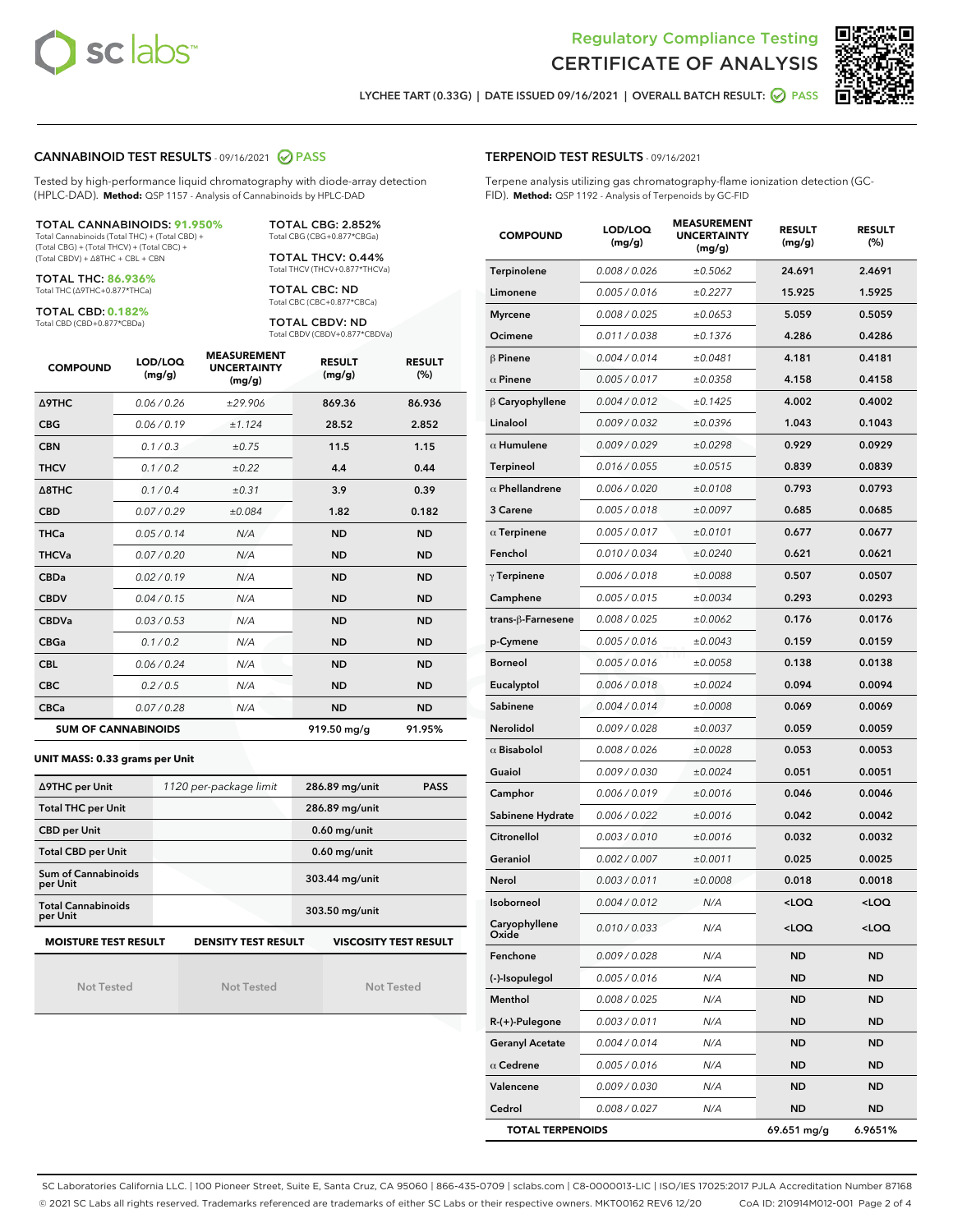



LYCHEE TART (0.33G) | DATE ISSUED 09/16/2021 | OVERALL BATCH RESULT: ● PASS

# CATEGORY 1 PESTICIDE TEST RESULTS - 09/15/2021 2 PASS

Pesticide and plant growth regulator analysis utilizing high-performance liquid chromatography-mass spectrometry (HPLC-MS) or gas chromatography-mass spectrometry (GC-MS). \*GC-MS utilized where indicated. **Method:** QSP 1212 - Analysis of Pesticides and Mycotoxins by LC-MS or QSP 1213 - Analysis of Pesticides by GC-MS

| <b>COMPOUND</b>             | LOD/LOQ<br>$(\mu g/g)$ | <b>ACTION</b><br><b>LIMIT</b><br>$(\mu g/g)$ | <b>MEASUREMENT</b><br><b>UNCERTAINTY</b><br>$(\mu g/g)$ | <b>RESULT</b><br>$(\mu g/g)$ | <b>RESULT</b> |
|-----------------------------|------------------------|----------------------------------------------|---------------------------------------------------------|------------------------------|---------------|
| Aldicarb                    | 0.03 / 0.08            | $\geq$ LOD                                   | N/A                                                     | <b>ND</b>                    | <b>PASS</b>   |
| Carbofuran                  | 0.02 / 0.05            | $>$ LOD                                      | N/A                                                     | <b>ND</b>                    | <b>PASS</b>   |
| Chlordane*                  | 0.03 / 0.08            | $\ge$ LOD                                    | N/A                                                     | <b>ND</b>                    | <b>PASS</b>   |
| Chlorfenapyr*               | 0.03/0.10              | $>$ LOD                                      | N/A                                                     | <b>ND</b>                    | <b>PASS</b>   |
| Chlorpyrifos                | 0.02 / 0.06            | ≥ LOD                                        | N/A                                                     | <b>ND</b>                    | <b>PASS</b>   |
| Coumaphos                   | 0.02 / 0.07            | $\ge$ LOD                                    | N/A                                                     | <b>ND</b>                    | <b>PASS</b>   |
| Daminozide                  | 0.02 / 0.07            | $\geq$ LOD                                   | N/A                                                     | <b>ND</b>                    | <b>PASS</b>   |
| <b>DDVP</b><br>(Dichlorvos) | 0.03/0.09              | $\geq$ LOD                                   | N/A                                                     | <b>ND</b>                    | <b>PASS</b>   |
| Dimethoate                  | 0.03 / 0.08            | $>$ LOD                                      | N/A                                                     | <b>ND</b>                    | <b>PASS</b>   |
| Ethoprop(hos)               | 0.03/0.10              | $\ge$ LOD                                    | N/A                                                     | <b>ND</b>                    | <b>PASS</b>   |
| Etofenprox                  | 0.02 / 0.06            | $>$ LOD                                      | N/A                                                     | <b>ND</b>                    | <b>PASS</b>   |
| Fenoxycarb                  | 0.03 / 0.08            | $\geq$ LOD                                   | N/A                                                     | <b>ND</b>                    | <b>PASS</b>   |
| Fipronil                    | 0.03/0.08              | $>$ LOD                                      | N/A                                                     | <b>ND</b>                    | <b>PASS</b>   |
| Imazalil                    | 0.02 / 0.06            | $\geq$ LOD                                   | N/A                                                     | <b>ND</b>                    | <b>PASS</b>   |
| <b>Methiocarb</b>           | 0.02 / 0.07            | $\ge$ LOD                                    | N/A                                                     | <b>ND</b>                    | <b>PASS</b>   |
| Methyl<br>parathion         | 0.03/0.10              | $\geq$ LOD                                   | N/A                                                     | <b>ND</b>                    | <b>PASS</b>   |
| <b>Mevinphos</b>            | 0.03/0.09              | $>$ LOD                                      | N/A                                                     | <b>ND</b>                    | <b>PASS</b>   |
| Paclobutrazol               | 0.02 / 0.05            | $\geq$ LOD                                   | N/A                                                     | <b>ND</b>                    | <b>PASS</b>   |
| Propoxur                    | 0.03/0.09              | $\ge$ LOD                                    | N/A                                                     | <b>ND</b>                    | <b>PASS</b>   |
| Spiroxamine                 | 0.03 / 0.08            | $\ge$ LOD                                    | N/A                                                     | <b>ND</b>                    | <b>PASS</b>   |
| Thiacloprid                 | 0.03/0.10              | $\geq$ LOD                                   | N/A                                                     | <b>ND</b>                    | <b>PASS</b>   |

#### CATEGORY 2 PESTICIDE TEST RESULTS - 09/15/2021 @ PASS

| <b>COMPOUND</b>          | LOD/LOO<br>$(\mu g/g)$ | <b>ACTION</b><br>LIMIT<br>$(\mu g/g)$ | <b>MEASUREMENT</b><br><b>UNCERTAINTY</b><br>$(\mu g/g)$ | <b>RESULT</b><br>$(\mu g/g)$ | <b>RESULT</b> |
|--------------------------|------------------------|---------------------------------------|---------------------------------------------------------|------------------------------|---------------|
| Abamectin                | 0.03/0.10              | 0.1                                   | N/A                                                     | <b>ND</b>                    | <b>PASS</b>   |
| Acephate                 | 0.02/0.07              | 0.1                                   | N/A                                                     | <b>ND</b>                    | <b>PASS</b>   |
| Acequinocyl              | 0.02/0.07              | 0.1                                   | N/A                                                     | <b>ND</b>                    | <b>PASS</b>   |
| Acetamiprid              | 0.02/0.05              | 0.1                                   | N/A                                                     | <b>ND</b>                    | <b>PASS</b>   |
| Azoxystrobin             | 0.02/0.07              | 0.1                                   | N/A                                                     | <b>ND</b>                    | <b>PASS</b>   |
| <b>Bifenazate</b>        | 0.01/0.04              | 0.1                                   | N/A                                                     | <b>ND</b>                    | <b>PASS</b>   |
| <b>Bifenthrin</b>        | 0.02 / 0.05            | 3                                     | N/A                                                     | <b>ND</b>                    | <b>PASS</b>   |
| <b>Boscalid</b>          | 0.03/0.09              | 0.1                                   | N/A                                                     | <b>ND</b>                    | <b>PASS</b>   |
| Captan                   | 0.19/0.57              | 0.7                                   | N/A                                                     | <b>ND</b>                    | <b>PASS</b>   |
| Carbaryl                 | 0.02/0.06              | 0.5                                   | N/A                                                     | <b>ND</b>                    | <b>PASS</b>   |
| Chlorantranilip-<br>role | 0.04/0.12              | 10                                    | N/A                                                     | <b>ND</b>                    | <b>PASS</b>   |
| Clofentezine             | 0.03/0.09              | 0.1                                   | N/A                                                     | <b>ND</b>                    | <b>PASS</b>   |

| <b>COMPOUND</b>               | LOD/LOQ<br>(µg/g) | <b>ACTION</b><br><b>LIMIT</b><br>(µg/g) | <b>MEASUREMENT</b><br><b>UNCERTAINTY</b><br>(µg/g) | <b>RESULT</b><br>(µg/g) | <b>RESULT</b> |
|-------------------------------|-------------------|-----------------------------------------|----------------------------------------------------|-------------------------|---------------|
| Cyfluthrin                    | 0.12 / 0.38       | $\overline{c}$                          | N/A                                                | <b>ND</b>               | <b>PASS</b>   |
| Cypermethrin                  | 0.11/0.32         | 1                                       | N/A                                                | <b>ND</b>               | <b>PASS</b>   |
| <b>Diazinon</b>               | 0.02 / 0.05       | 0.1                                     | N/A                                                | <b>ND</b>               | <b>PASS</b>   |
| Dimethomorph                  | 0.03 / 0.09       | 2                                       | N/A                                                | <b>ND</b>               | <b>PASS</b>   |
| Etoxazole                     | 0.02 / 0.06       | 0.1                                     | N/A                                                | <b>ND</b>               | <b>PASS</b>   |
| Fenhexamid                    | 0.03 / 0.09       | 0.1                                     | N/A                                                | <b>ND</b>               | <b>PASS</b>   |
| Fenpyroximate                 | 0.02 / 0.06       | 0.1                                     | N/A                                                | <b>ND</b>               | <b>PASS</b>   |
| Flonicamid                    | 0.03 / 0.10       | 0.1                                     | N/A                                                | <b>ND</b>               | <b>PASS</b>   |
| Fludioxonil                   | 0.03/0.10         | 0.1                                     | N/A                                                | <b>ND</b>               | <b>PASS</b>   |
| Hexythiazox                   | 0.02 / 0.07       | 0.1                                     | N/A                                                | <b>ND</b>               | <b>PASS</b>   |
| Imidacloprid                  | 0.04 / 0.11       | 5                                       | N/A                                                | <b>ND</b>               | <b>PASS</b>   |
| Kresoxim-methyl               | 0.02 / 0.07       | 0.1                                     | N/A                                                | <b>ND</b>               | <b>PASS</b>   |
| Malathion                     | 0.03 / 0.09       | 0.5                                     | N/A                                                | <b>ND</b>               | <b>PASS</b>   |
| Metalaxyl                     | 0.02 / 0.07       | $\overline{c}$                          | N/A                                                | <b>ND</b>               | <b>PASS</b>   |
| Methomyl                      | 0.03 / 0.10       | 1                                       | N/A                                                | <b>ND</b>               | <b>PASS</b>   |
| Myclobutanil                  | 0.03/0.09         | 0.1                                     | N/A                                                | <b>ND</b>               | <b>PASS</b>   |
| Naled                         | 0.02 / 0.07       | 0.1                                     | N/A                                                | <b>ND</b>               | <b>PASS</b>   |
| Oxamyl                        | 0.04 / 0.11       | 0.5                                     | N/A                                                | <b>ND</b>               | <b>PASS</b>   |
| Pentachloronitro-<br>benzene* | 0.03/0.09         | 0.1                                     | N/A                                                | <b>ND</b>               | <b>PASS</b>   |
| Permethrin                    | 0.04 / 0.12       | 0.5                                     | N/A                                                | <b>ND</b>               | <b>PASS</b>   |
| Phosmet                       | 0.03 / 0.10       | 0.1                                     | N/A                                                | <b>ND</b>               | <b>PASS</b>   |
| Piperonylbu-<br>toxide        | 0.02 / 0.07       | 3                                       | N/A                                                | <b>ND</b>               | <b>PASS</b>   |
| Prallethrin                   | 0.03 / 0.08       | 0.1                                     | N/A                                                | <b>ND</b>               | <b>PASS</b>   |
| Propiconazole                 | 0.02 / 0.07       | 0.1                                     | N/A                                                | <b>ND</b>               | <b>PASS</b>   |
| Pyrethrins                    | 0.04 / 0.12       | 0.5                                     | N/A                                                | <b>ND</b>               | <b>PASS</b>   |
| Pyridaben                     | 0.02 / 0.07       | 0.1                                     | N/A                                                | <b>ND</b>               | <b>PASS</b>   |
| Spinetoram                    | 0.02 / 0.07       | 0.1                                     | N/A                                                | <b>ND</b>               | <b>PASS</b>   |
| Spinosad                      | 0.02 / 0.07       | 0.1                                     | N/A                                                | <b>ND</b>               | <b>PASS</b>   |
| Spiromesifen                  | 0.02 / 0.05       | 0.1                                     | N/A                                                | <b>ND</b>               | <b>PASS</b>   |
| Spirotetramat                 | 0.02 / 0.06       | 0.1                                     | N/A                                                | <b>ND</b>               | <b>PASS</b>   |
| Tebuconazole                  | 0.02 / 0.07       | 0.1                                     | N/A                                                | <b>ND</b>               | <b>PASS</b>   |
| Thiamethoxam                  | 0.03 / 0.10       | 5                                       | N/A                                                | <b>ND</b>               | <b>PASS</b>   |
| Trifloxystrobin               | 0.03 / 0.08       | 0.1                                     | N/A                                                | <b>ND</b>               | <b>PASS</b>   |

SC Laboratories California LLC. | 100 Pioneer Street, Suite E, Santa Cruz, CA 95060 | 866-435-0709 | sclabs.com | C8-0000013-LIC | ISO/IES 17025:2017 PJLA Accreditation Number 87168 © 2021 SC Labs all rights reserved. Trademarks referenced are trademarks of either SC Labs or their respective owners. MKT00162 REV6 12/20 CoA ID: 210914M012-001 Page 3 of 4